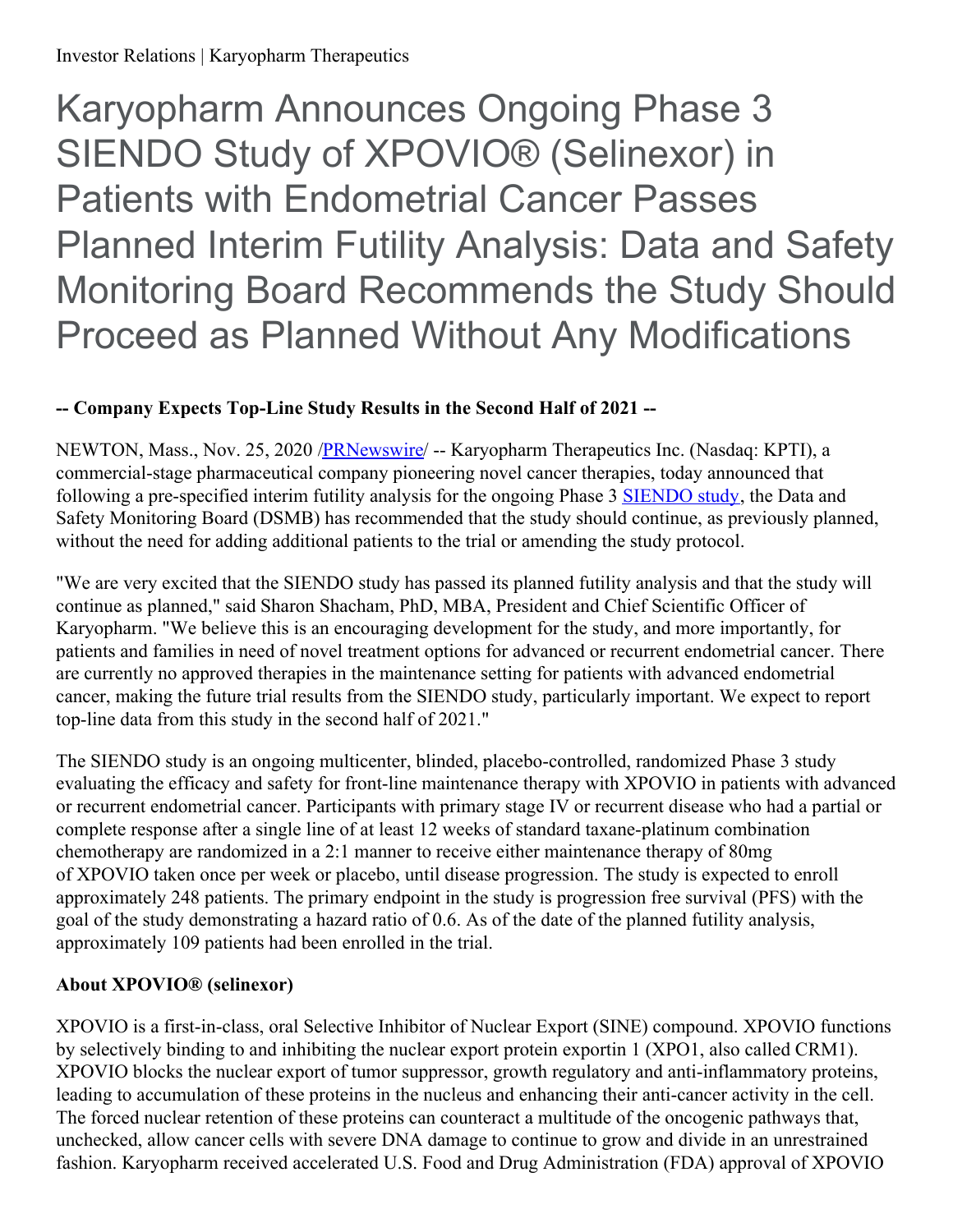in July 2019 in combination with dexamethasone for the treatment of adult patients with relapsed or refractory multiple myeloma (RRMM) who have received at least four prior therapies and whose disease is refractory to at least two proteasome inhibitors, at least two immunomodulatory agents, and an anti-CD38 monoclonal antibody. Karyopharm has also submitted a Marketing Authorization Application (MAA) to the European Medicines Agency (EMA) with a request for conditional approval of selinexor in this same RRMM indication. Karyopharm's supplemental New Drug Application (sNDA) requesting an expansion of its current indication to include the treatment for patients with multiple myeloma after at least one prior line of therapy has been accepted for filing by the FDA. In June 2020, Karyopharm received accelerated FDA approval of XPOVIO for its second indication in adult patients with relapsed or refractory diffuse large B-cell lymphoma (DLBCL), not otherwise specified, including DLBCL arising from follicular lymphoma, after at least 2 lines of systemic therapy. Selinexor is also being evaluated in several other mid-and later-phase clinical trials across multiple cancer indications, including as a potential backbone therapy in combination with approved myeloma therapies (STOMP), in liposarcoma (SEAL) and in endometrial cancer (SIENDO), among others. Additional Phase 1, Phase 2 and Phase 3 studies are ongoing or currently planned, including multiple studies in combination with approved therapies in a variety of tumor types to further inform Karyopharm's clinical development priorities for selinexor. Additional clinical trial information for selinexor is available at [www.clinicaltrials.gov](https://c212.net/c/link/?t=0&l=en&o=2992531-1&h=1782143539&u=http%3A%2F%2Fwww.clinicaltrials.gov%2F&a=www.clinicaltrials.gov).

For more information about Karyopharm's products or clinical trials, please contact the Medical Information department at:

Tel: +1 (888) 209-9326 Email: [medicalinformation@karyopharm.com](mailto:medicalinformation@karyopharm.com)

# **IMPORTANT SAFETY INFORMATION**

**Thrombocytopenia:** XPOVIO can cause life-threatening thrombocytopenia, potentially leading to hemorrhage. Thrombocytopenia was reported in patients with multiple myeloma (MM) and developed or worsened in patients with DLBCL.

Thrombocytopenia is the leading cause of dosage modifications. Monitor platelet counts at baseline and throughout treatment. Monitor more frequently during the first 3 months of treatment. Institute platelet transfusion and/or other treatments as clinically indicated. Monitor patients for signs and symptoms of bleeding and evaluate promptly. Interrupt, reduce dose, or permanently discontinue based on severity of adverse reaction.

**Neutropenia:** XPOVIO can cause life-threatening neutropenia, potentially increasing the risk of infection. Neutropenia and febrile neutropenia occurred in patients with MM and in patients with DLBCL.

Obtain white blood cell counts with differential at baseline and throughout treatment. Monitor more frequently during the first 3 months of treatment. Monitor patients for signs and symptoms of concomitant infection and evaluate promptly. Consider supportive measures, including antimicrobials and growth factors (e.g., G-CSF). Interrupt, reduce dose, or permanently discontinue based on severity of adverse reaction (AR).

**Gastrointestinal Toxicity:** XPOVIO can cause severe gastrointestinal toxicities in patients with MM and DLBCL.

**Nausea/Vomiting:** Provide prophylactic antiemetics. Administer 5-HT3 receptor antagonists and other antinausea agents prior to and during treatment with XPOVIO. Interrupt, reduce dose, or permanently discontinue based on severity of ARs. Administer intravenous fluids to prevent dehydration and replace electrolytes as clinically indicated.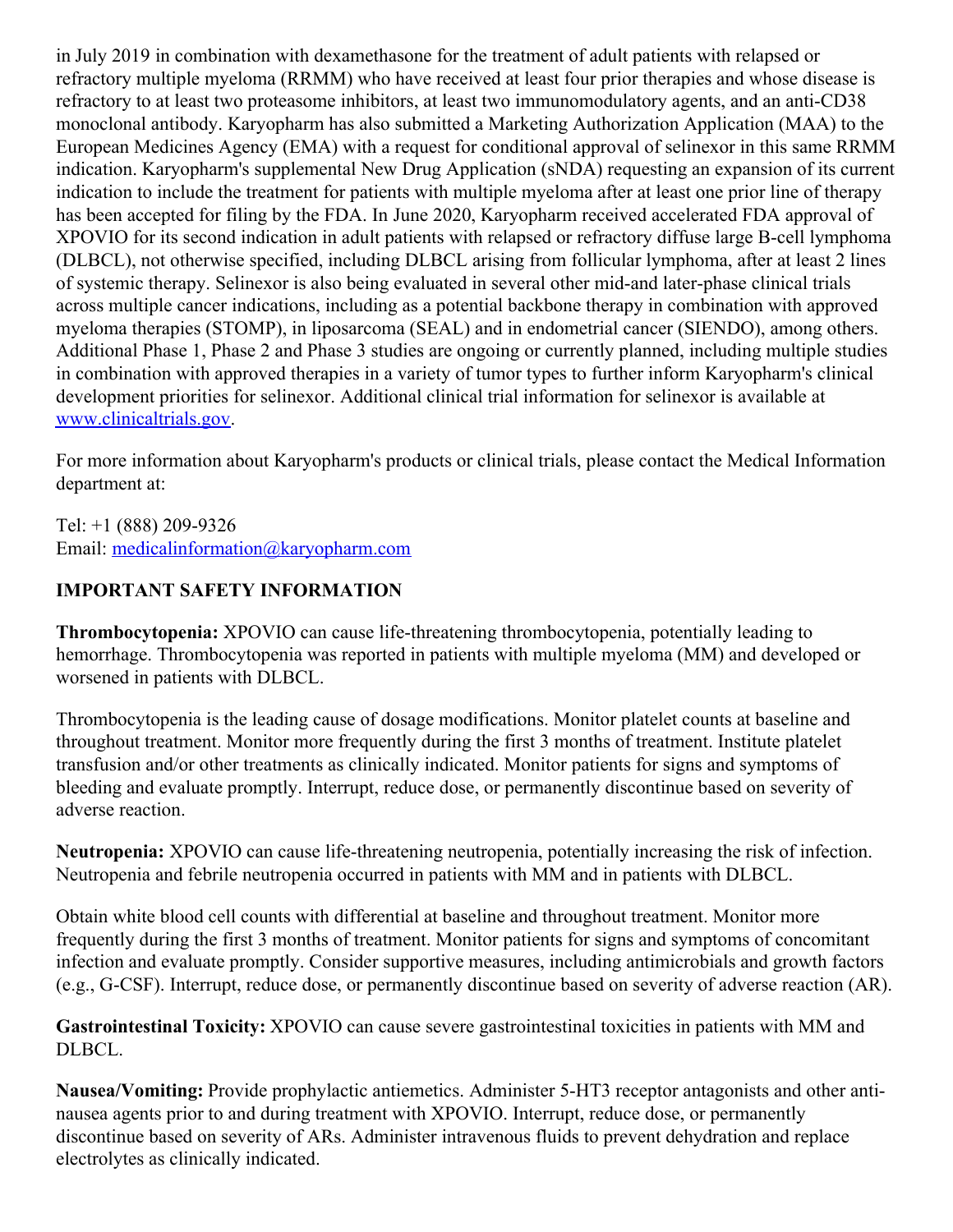**Diarrhea:** Interrupt, reduce dose, or permanently discontinue based on severity of ARs. Provide standard anti-diarrheal agents, administer intravenous fluids to prevent dehydration, and replace electrolytes as clinically indicated.

**Anorexia/Weight Loss:** Monitor weight, nutritional status, and volume status at baseline and throughout treatment. Monitor more frequently during the first 3 months of treatment. Interrupt, reduce dose, or permanently discontinue based on severity of ARs. Provide nutritional support, fluids, and electrolyte repletion as clinically indicated.

**Hyponatremia:** XPOVIO can cause severe or life-threatening hyponatremia. Hyponatremia developed in patients with MM and in patients with DLBCL.

Monitor sodium level at baseline and throughout treatment. Monitor more frequently during the first 2 months of treatment. Correct sodium levels for concurrent hyperglycemia (serum glucose >150 mg/dL) and high serum paraprotein levels. Assess hydration status and manage hyponatremia per clinical guidelines, including intravenous saline and/or salt tablets as appropriate and dietary review. Interrupt, reduce dose, or permanently discontinue based on severity of the AR.

**Serious Infection:** XPOVIO can cause serious and fatal infections. Most infections were not associated with Grade 3 or higher neutropenia. Atypical infections reported after taking XPOVIO include, but are not limited to, fungal pneumonia and herpesvirus infection.

Monitor for signs and symptoms of infection, and evaluate and treat promptly.

**Neurological Toxicity:** XPOVIO can cause life-threatening neurological toxicities.

Coadministration of XPOVIO with other products that cause dizziness or mental status changes may increase the risk of neurological toxicity.

Advise patients to refrain from driving and engaging in hazardous occupations or activities, such as operating heavy or potentially dangerous machinery, until the neurological toxicity fully resolves. Optimize hydration status, hemoglobin level, and concomitant medications to avoid exacerbating dizziness or mental status changes. Institute fall precautions as appropriate.

**Embryo-Fetal Toxicity:** XPOVIO can cause fetal harm when administered to a pregnant woman.

Advise pregnant women of the potential risk to a fetus. Advise females of reproductive potential and males with a female partner of reproductive potential to use effective contraception during treatment with XPOVIO and for 1 week after the last dose.

### **ADVERSE REACTIONS**

The most common adverse reactions (ARs) in  $\geq$ 20% of patients with MM are thrombocytopenia, fatigue, nausea, anemia, decreased appetite, decreased weight, diarrhea, vomiting, hyponatremia, neutropenia, leukopenia, constipation, dyspnea, and upper respiratory tract infection.

The most common ARs, excluding laboratory abnormalities, in  $\geq$ 20% of patients with DLBCL are fatigue, nausea, diarrhea, appetite decrease, weight decrease, constipation, vomiting, and pyrexia. Grade 3-4 laboratory abnormalities in ≥15% of patients included thrombocytopenia, lymphopenia, neutropenia, anemia, and hyponatremia. Grade 4 laboratory abnormalities in  $\geq$ 5% were thrombocytopenia, lymphopenia, and neutropenia.

In patients with MM, fatal ARs occurred in 9% of patients. Serious ARs occurred in 58% of patients.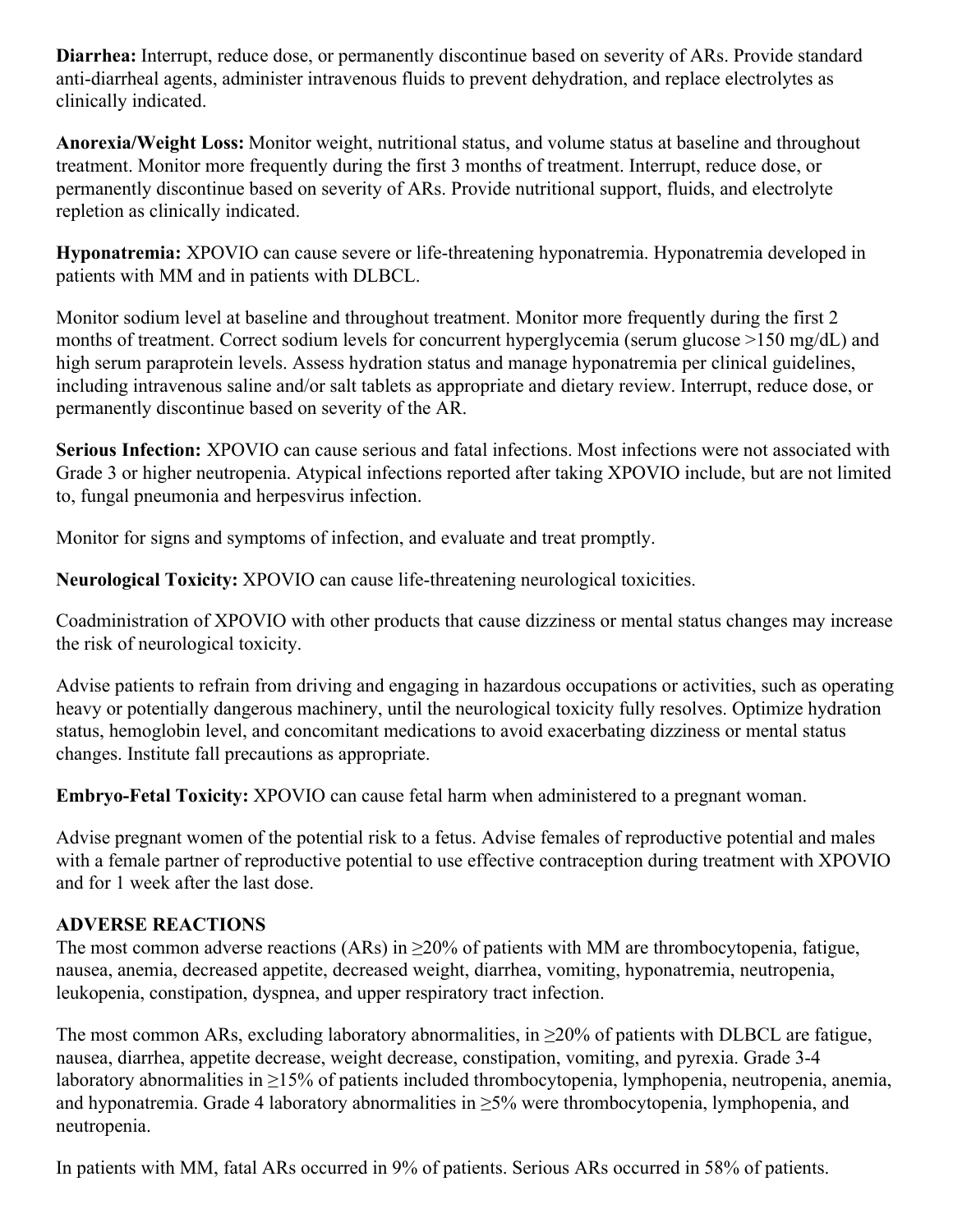Treatment discontinuation rate due to ARs was 27%. The most frequent ARs requiring permanent discontinuation in ≥4% of patients included fatigue, nausea, and thrombocytopenia.

In patients with DLBCL, fatal ARs occurred in 3.7% of patients within 30 days, and 5% of patients within 60 days of last treatment; the most frequent fatal AR was infection (4.5% of patients). Serious ARs occurred in 46% of patients; the most frequent serious AR was infection. Discontinuation due to ARs occurred in 17% of patients.

### **USE IN SPECIFIC POPULATIONS**

In MM, no overall difference in effectiveness of XPOVIO was observed in patients >65 years old when compared with younger patients. Patients ≥75 years old had a higher incidence of discontinuation due to an AR than younger patients, a higher incidence of serious ARs, and a higher incidence of fatal ARs.

Clinical studies in patients with relapsed or refractory DLBCL did not include sufficient numbers of patients aged 65 and over to determine whether they respond differently from younger patients.

The effect of end-stage renal disease ( $CL_{CR}$  <15 mL/min) or hemodialysis on XPOVIO pharmacokinetics is unknown.

**To report SUSPECTED ADVERSE REACTIONS, contact Karyopharm Therapeutics Inc. at 1-888- 209-9326 or FDA at 1-800-FDA-1088 or** [www.fda.gov/medwatch](https://c212.net/c/link/?t=0&l=en&o=2992531-1&h=149713513&u=https%3A%2F%2Fc212.net%2Fc%2Flink%2F%3Ft%3D0%26l%3Den%26o%3D2875172-1%26h%3D1477507959%26u%3Dhttp%253A%252F%252Fwww.fda.gov%252Fmedwatch%26a%3Dwww.fda.gov%252Fmedwatch&a=www.fda.gov%2Fmedwatch)**.**

### **Please see XPOVIO Full Prescribing Information available at [www.XPOVIO.com](https://c212.net/c/link/?t=0&l=en&o=2992531-1&h=3269273003&u=https%3A%2F%2Fc212.net%2Fc%2Flink%2F%3Ft%3D0%26l%3Den%26o%3D2875172-1%26h%3D3088030465%26u%3Dhttp%253A%252F%252Fwww.xpovio.com%252F%26a%3Dwww.XPOVIO.com&a=www.XPOVIO.com).**

#### **About Karyopharm Therapeutics**

Karyopharm Therapeutics Inc. (Nasdaq: KPTI) is a commercial-stage pharmaceutical company pioneering novel cancer therapies and dedicated to the discovery, development, and commercialization of novel first-inclass drugs directed against nuclear export and related targets for the treatment of cancer and other major diseases. Karyopharm's Selective Inhibitor of Nuclear Export (SINE) compounds function by binding with and inhibiting the nuclear export protein XPO1 (or CRM1). Karyopharm's lead compound, XPOVIO® (selinexor), received accelerated approval from the U.S. Food and Drug Administration (FDA) in July 2019 in combination with dexamethasone as a treatment for patients with heavily pretreated multiple myeloma. In June 2020, XPOVIO was approved by the FDA as a treatment for patients with relapsed or refractory diffuse large B-cell lymphoma. A Marketing Authorization Application for selinexor for patients with heavily pretreated multiple myeloma is also currently under review by the European Medicines Agency. In addition to single-agent and combination activity against a variety of human cancers, SINE compounds have also shown biological activity in models of neurodegeneration, inflammation, autoimmune disease, certain viruses and wound-healing. Karyopharm has several investigational programs in clinical or preclinical development. For more information, please visit [www.karyopharm.com](https://c212.net/c/link/?t=0&l=en&o=2992531-1&h=1324222977&u=http%3A%2F%2Fwww.karyopharm.com%2F&a=www.karyopharm.com).

#### **Forward-Looking Statements**

This press release contains forward-looking statements within the meaning of The Private Securities Litigation Reform Act of 1995. Such forward-looking statements include those regarding Karyopharm's expectations and plans relating to XPOVIO for the treatment of patients with advanced endometrial cancer; commercialization of XPOVIO or any of its drug candidates and the commercial performance of XPOVIO; submissions to, and the review and potential approval of selinexor by, regulatory authorities, including the Company's regulatory strategy, the anticipated availability of data to support such submissions, timing of such submissions and actions by regulatory authorities and the potential availability of accelerated approval pathways; the expected design of the Company's clinical trials; and the therapeutic potential of and potential